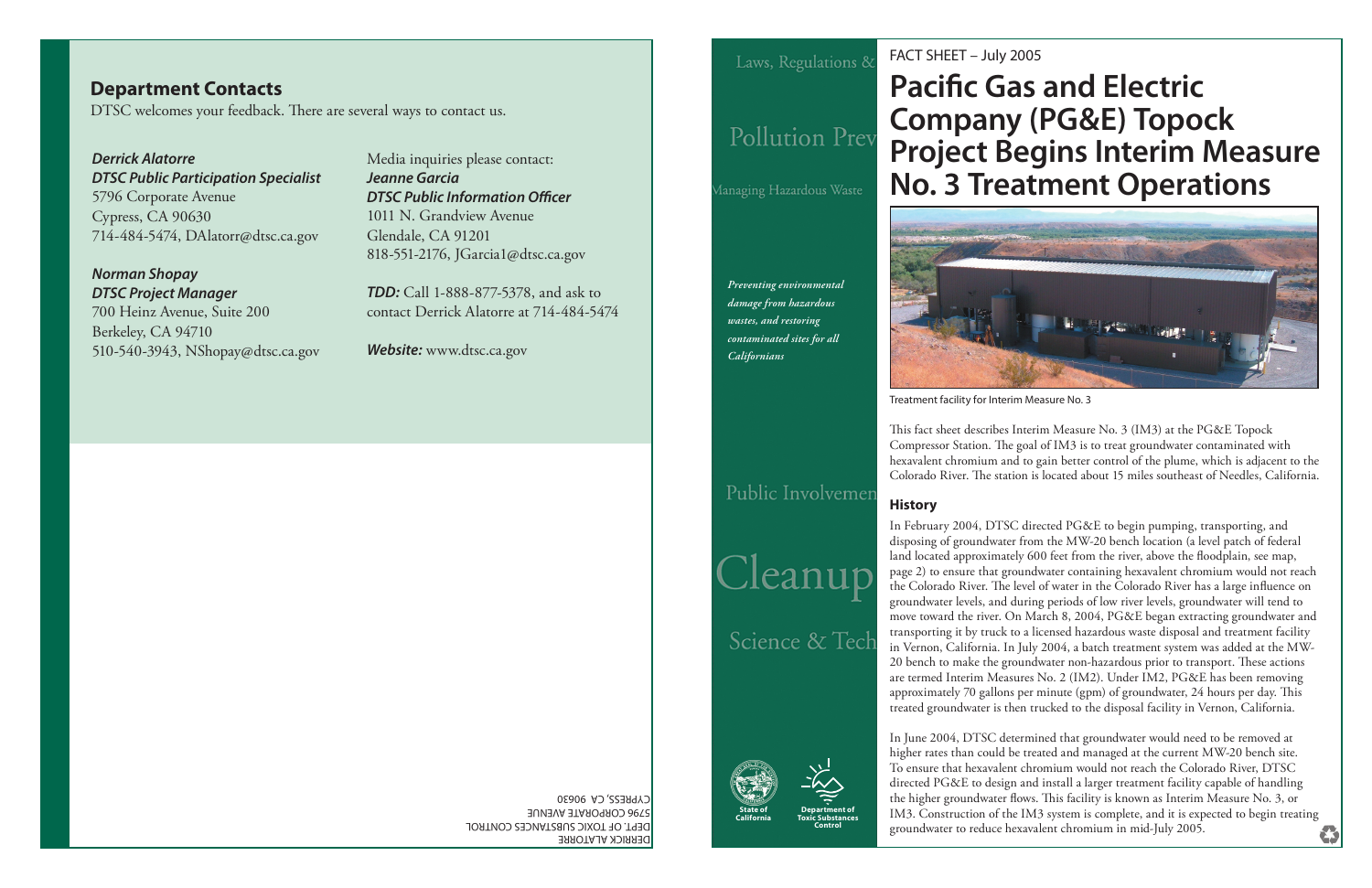#### **Elements of Interim Measure No. 3**

The IM3 project consists of several elements:

These project components are described in detail below.

- · extraction of groundwater
- · transportation via pipelines
- · treatment to reduce hexavalent chromium
- · management of the treated groundwater

#### **Removal, Piping and Transportation of Groundwater**

Two extraction wells are located above the floodplain on the MW-20 bench, in the area of the plume where the highest concentrations of hexavalent chromium have been detected. These extraction wells are also being utilized for the current pumping and trucking of groundwater under IM2. A third extraction well was installed in the floodplain in March 2005 (see map) to allow for extraction of groundwater within the floodplain, if deemed necessary to maintain control of the plume.

The treatment facility uses a multi-step process to ensure that groundwater is cleaned to the standards set by the Regional Water Quality Control Board (RWQCB). The cleaned groundwater will meet or be cleaner than the 50 part per billion (ppb) drinking water standard for chromium set by the State of California. This standard is well below the standard set by Arizona which is 100 ppb.

The first step of the cleanup process is the introduction of chemicals such as iron (in the form of ferrous chloride) to convert the hexavalent chromium to trivalent chromium (see glossary), which forms a solid material in water. This water-solid mixture will be pumped into a clarifier, which will remove a majority of the solids. The solids that are removed by the clarifier will be dewatered and trucked away from the site to be disposed of at a hazardous waste facility. The

Double-walled piping will deliver untreated groundwater from the extraction wells to the IM3 treatment facility. Additional piping will carry treated water from the treatment facility back to the MW-20 bench. The water will continue to be trucked to the treatment facility in Vernon until re-injection wells are tested and approved by DTSC. Once approved by DTSC, the treated water will be injected into the local aquifer (as described below under the Management of Treated Water section).

#### **Treatment Process**

To ensure that injection of treated water does not degrade the water quality of the aquifer, DTSC and the RWQCB directed PG&E to conduct studies to determine the current groundwater quality, and to install monitoring wells surrounding each injection well. These monitoring wells will be used to verify that the aquifer's groundwater quality is not adversely affected by the injection of treated groundwater.

Construction of the IM3 treatment system is complete. Prior to startup, the system will be tested and any necessary adjustments made to ensure the system will operate properly. During testing, water will be trucked offsite. DTSC expects that the IM3 system will

The Interim Measures at the Topock site are temporary measures intended to fully protect the Colorado River until a final cleanup plan can be evaluated, discussed with stakeholders and the public, selected and approved. DTSC has directed PG&E to prepare a Corrective Measures Study that will identify potential long-term cleanup technologies for the site, evaluate those technologies based on selection criteria and recommend a cleanup approach, known as the final remedy. The final remedy will be subject to the California Environmental Quality Act and to stakeholder and public review before being approved and implemented.

remaining water will be pumped through a microfilter to remove any small solid particles which are left. After this treatment to reduce hexavalent chromium, a portion of the groundwater will be treated by a process called reverse osmosis which removes dissolved salts from the water. This step is necessary because the aquifer water in the injection area is less salty than the extracted groundwater. Reverse osmosis will result in two water streams – one with high salt content, called brine, and the other with low salt.

#### **Management of Treated Water**

**Clarifier:** A process in which solids are separated from liquids.

**Corrective Action:** Specific activities designed to investigate and cleanup contamination at a site resulting from present and past hazardous waste handling practices.

After the water has been treated, the solids and brine will be trucked away for offsite disposal. The remaining treated water will be injected into two injection wells located west of the treatment facility (see map). The injection wells will reintroduce the treated groundwater back into the underground groundwater aquifer. The quality of the treated groundwater will not degrade the aquifer into which it will be injected. Injection well locations were selected based on hydrogeology, accessibility, and avoidance of biological and cultural resources.

**Final Remedy:** The final cleanup action proposed for dealing with contaminants at a site.

**Groundwater:** Water beneath the earth's surface that flows through soil and rock openings, aquifers, and often serves as a primary source of drinking water.

*Hydrogeology:* The geology of groundwater, with particular emphasis on the chemistry and movement of water.

*Parts per billion (ppb):* A unit of measure used to describe levels or concentrations of contamination. A measure of concentration, equaling 0.0000001 percent. Most drinking water standards are expressed in ppb concentrations.

#### **Schedule**

**Plume:** A body of contaminated groundwater flowing from a specific source. The movement of the groundwater is influenced by such factors as local groundwater flow patterns, the character of the aquifer in which the groundwater is contained, and the density of contaminants.

begin treating groundwater to reduce hexavalent chromium in mid-July. Injection of the treated water will begin upon approval by DTSC. Treated water will continue to be trucked offsite until injection is approved to begin.

#### **Glossary**

*Aquifer:* A water-bearing layer of rock or sediment that is capable of yielding useable amounts of water.

#### *California Environmental Quality Act (CEQA):*

Enacted in 1970 to provide long-term environmental protection, this law requires that governmental decision-makers and public agencies study the environmental effects of proposed activities, and that significant adverse effects be avoided or reduced where feasible. CEQA also requires that the public and stakeholders be informed and given an opportunity to provide input prior to the decision of the lead public agency.

#### *Department of Toxic Substances Control (DTSC):*

A department within the California Environmental Protection Agency charged with the regulation of hazardous waste from generation to final disposal, and for overseeing the investigation and clean-up of hazardous waste sites.

*Extraction wells:* Wells that are used primarily to remove contaminated groundwater from the ground. Water level measurements and water samples can also be collected from extraction wells. *Hexavalent Chromium:* A form of chromium, a metal naturally found in rocks, soil and the tissue of plants and animals. Also used in industrial products and processes, hexavalent chromium is a known carcinogen when inhaled (i.e., through breathing).

*Lead agency:* A public agency which has the principal responsibility for ordering and overseeing site investigation and cleanup.

*Monitoring wells:* Specially-constructed wells used exclusively for testing water quality.

*Regional Water Quality Control Board (RWQCB):* A California agency that maintains water quality standards for a specific geographic jurisdiction and enforces state water quality laws.

*Remediation:* Cleanup or other methods used to remove or contain a toxic spill or hazardous materials from a site.

*Reverse osmosis:* A treatment process used in water and wastewater systems by adding pressure to force water through a semi-permeable membrane. Reverse osmosis removes most drinking water contaminants, including salts.

*Trivalent Chromium:* A form of chromium, a metal naturally found in rocks, soil and the tissue of plants and animals. Trivalent chromium is considered an essential nutrient and is relatively harmless. It does not dissolve in groundwater and tends to bind to soil; thus it does not travel readily in the environment.



Interim Measure No. 3 Treatment System Map